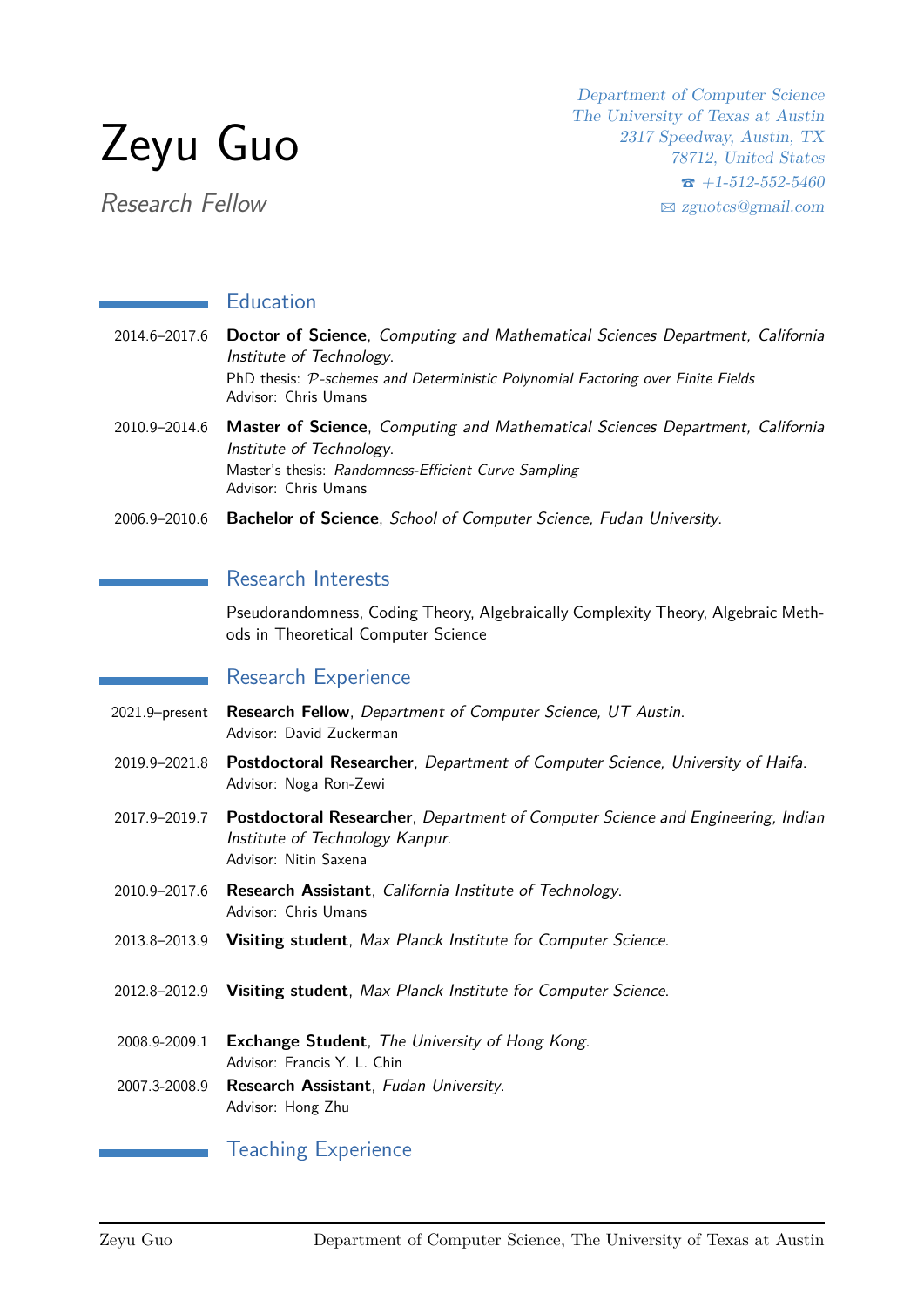2014 Spring **Head Teaching Assistant**, Introduction to Algorithms, Caltech CS38.

2013 Spring **Teaching Assistant**, Complexity Theory, Caltech CS151.

2012 Winter **Teaching Assistant**, Computer Algorithms, Caltech CS138.

## **Publications**

• **Zeyu Guo**, Ray Li, Chong Shangguan, Itzhak Tamo, and Mary Wootters. Improved List-Decodability and List-Recoverability of Reed–Solomon Codes via Tree Packings. In Proceedings of the 62nd Annual IEEE Symposium on Foundations of Computer Science (FOCS), pages 708–719, 2021.

• **Zeyu Guo**. Variety-Evasive Subspace Families. In Proceedings of the 36th Computational Complexity Conference (CCC), pages 20:1–20:33, 2021.

• **Zeyu Guo** and Noga Ron-Zewi. Efficient List-Decoding with Constant Alphabet and List Sizes. In Proceedings of the 53rd Annual ACM SIGACT Symposium on Theory of Computing (STOC), pages 1502–1515, 2021. Journal version in IEEE Transactions on Information Theory 68(3): 1663–1682, 2022.

• **Zeyu Guo**. Factoring Polynomials over Finite Fields with Linear Galois Groups: An Additive Combinatorics Approach. In Proceedings of the 45th International Symposium on Mathematical Foundations of Computer Science (MFCS), pages 42:1–42:14, 2020.

• **Zeyu Guo** and Rohit Gurjar. Improved Explicit Hitting-Sets for ROABPs. In Proceedings of the 24th International Workshop on Randomization and Computation (RANDOM), pages 4:1–4:16, 2020.

• **Zeyu Guo**. Deterministic Polynomial Factoring over Finite Fields: A Uniform Approach via P-Schemes. Journal of Symbolic Computation 96: 22–67, 2020.

• **Zeyu Guo**, Mrinal Kumar, Ramprasad Saptharishi, and Noam Solomon. Derandomization from Algebraic Hardness: Treading the Borders. In Proceedings of the 60th Annual IEEE Symposium on Foundations of Computer Science (FOCS), pages 147–157, 2019. Journal version in SIAM Journal on Computing 51(2): 315–335, 2022.

• **Zeyu Guo**, Nitin Saxena, and Amit Sinhababu. Algebraic Dependencies and PSPACE Algorithms in Approximative Complexity. In Proceedings of the 33rd Computational Complexity Conference (CCC), pages 10:1–10:21, 2018. Journal version in Theory of Computing 16(15): 1–30, 2019.

• **Zeyu Guo**, Anand Kumar Narayanan, and Chris Umans. Algebraic Problems Equivalent to Beating Exponent 3/2 for Polynomial Factorization over Finite Fields. In Proceedings of the 41st International Symposium on Mathematical Foundations of Computer Science (MFCS), pages 47:1–47:14, 2016.

• **Zeyu Guo** and He Sun. Gossip vs. Markov Chains, and Randomness-Efficient Rumor Spreading. In Proceedings of the 26th ACM-SIAM Symposium on Discrete Algorithms (SODA), pages 411–430, 2015.

• **Zeyu Guo**. Randomness-Efficient Curve Samplers, In Proceedings of the 17th International Workshop on Randomization and Computation (RANDOM), pages 575– 590, 2013.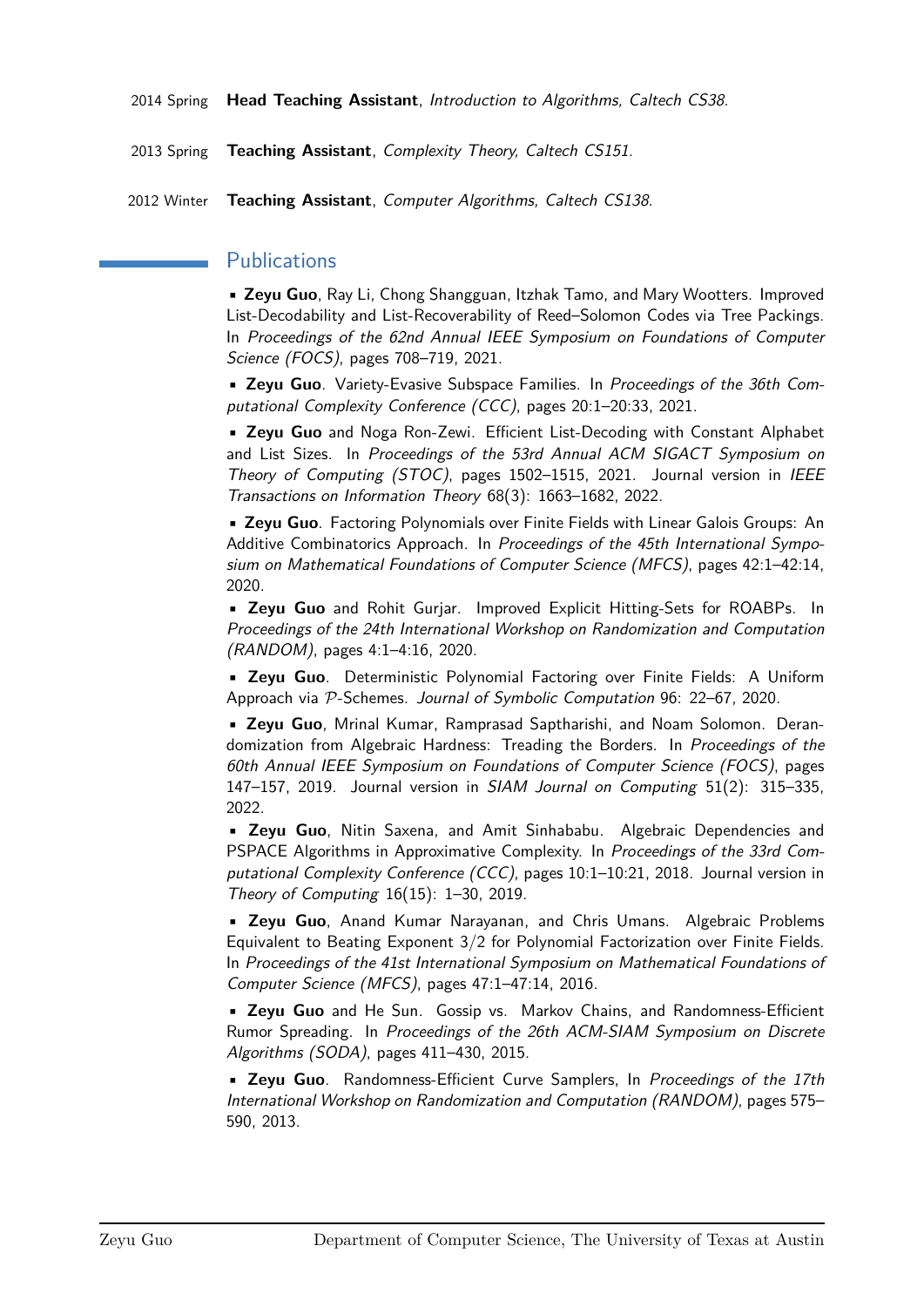• Francis Y. L. Chin, **Zeyu Guo**, and He Sun. Minimum Manhattan Network is NP-Complete, In Proceedings of the 25th Annual Symposium on Computational Geometry (SCG), pages 393–402, 2009. Journal version in Discrete and Computational Geometry 45(4): 701–722, 2011.

• **Zeyu Guo**, He Sun, and Hong Zhu. Greedy Construction of 2-Approximation Minimum Manhattan Network, In Proceedings of the 19th International Symposium on Algorithms and Computation (ISAAC), LNCS 5369, pages 4–15, 2008. Journal version in International Journal of Computational Geometry and Applications 21(3): 331–350, 2011.

• **Zeyu Guo**, He Sun, and Hong Zhu. A Fast 2-Approximation Algorithm for the Minimum Manhattan Network Problem, In Proceedings of the 4th International Conference on Algorithmic Aspects in Information and Management (AAIM), LNCS 5034, pages 212–223, 2008.

# **Manuscripts**

• **Zeyu Guo**. Deterministic Polynomial Factoring over Finite Fields with Restricted Galois Groups. URL: [https://zeyuguo.bitbucket.io/papers/galois.](https://zeyuguo.bitbucket.io/papers/galois.pdf) [pdf](https://zeyuguo.bitbucket.io/papers/galois.pdf)

#### Presentations

- 2022.2 The 62nd Annual IEEE Symposium on Foundations of Computer Science, virtual conference.
- 2021.11 The 4th Annual Meeting of the SIAM Texas-Louisiana Section, Minisymposium of Algorithmic Algebra and Geometry, UTRGV, South Padre Island, USA.
- 2021.7 The 36th Computational Complexity Conference, virtual conference.
- 2021.6 The 53rd ACM Symposium on Theory of Computing, virtual conference.
- 2020.12 Research Center for Mathematics and Interdisciplinary Sciences, Shandong University, Qingdao, China.
- 2020.11 Technion Theory Lunch, Technion, Haifa, Israel.
- 2020.8 The 45th International Symposium on Mathematical Foundations of Computer Science, virtual conference.
- 2020.8 The 24th International Workshop on Randomization and Computation, virtual conference.
- 2019.3 Workshop on Algebraic Complexity Theory, Tata Institute of Fundamental Research, Bengaluru, India.
- 2019.3 Indian Institute of Technology Bombay, Mumbai, India.
- 2019.1 MPI-INF and MPI-MiS joint workshop on Theoretical Computer Science and Algebraic Geometry, Max Planck Institute for Informatics, Saarbrücken, Germany.
- 2016.8 The 41st International Symposium on Mathematical Foundations of Computer Science, Krakow, Poland.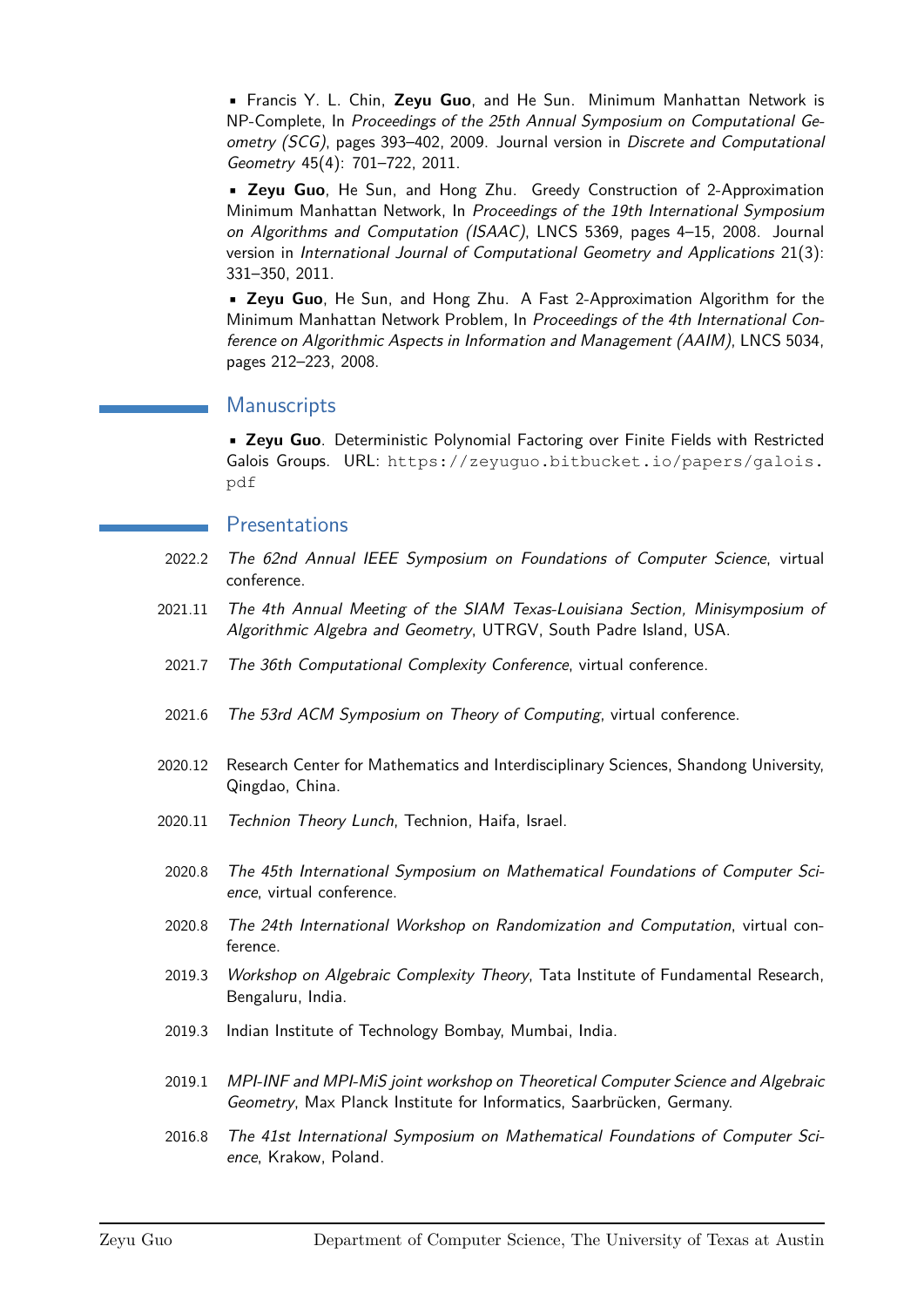- 2015.7 The 12th International Conference on Finite Fields and Their Applications, Saratoga Springs, USA.
- 2015.1 The 26th ACM-SIAM Symposium on Discrete Algorithms, San Diego, USA.
- 2013.8 China Theory Week, Aarhus University, Denmark.
- 2012.8 Max Planck Institute for Informatics, Saarbrücken, Germany
- 2009.6 The 25th Annual Symposium on Computational Geometry, Aarhus University, Denmark.
- 2009.4 The 2nd Annual Meeting of Asian Association for Algorithms and Computation, Zhejiang University, China.
- 2008.6 The 4th International Conference on Algorithmic Aspects in Information and Management, Fudan University, China.
- 2008.4 The 1st Annual Meeting of Asian Association for Algorithms and Computation, The University of Hong Kong, China.

# Selected Honors

- 2013 **Invited to participate in China Theory Week**. Approximately 25-30 students are invited each year
- 2009 **President's Medal of Fudan University**. Awarded to only two undergraduates in 2009 as the highest honor of Fudan University
- 2009 **Wangdao Scholar**. Sponsored by Fudan Undergraduate Research Opportunities Program
- 2009 **National Scholarship**. Awarded to the top one student in the class for the overall performance
- 2008 **Chun-Tsung Scholar**. Sponsored by Chun-Tsung Undergraduate Research Endowment, which was established by Professor Tsung-Dao Lee
- 2005 **Bronze Medal**, National Olympiad in Informatics.

## References

**Chris Umans** Professor California Institute of Technology Q [umans@cs.caltech.edu](mailto:umans@cs.caltech.edu)

**Noga Ron-Zewi** Associate Professor University of Haifa Q [noga@cs.haifa.ac.il](mailto:noga@cs.haifa.ac.il)

**David Zuckerman** Professor The University of Texas at Austin Q [diz@cs.utexas.edu](mailto:diz@cs.utexas.edu)

**Nitin Saxena** Professor Indian Institute of Technology Kanpur Q [nitin@cse.iitk.ac.in](mailto:nitin@cse.iitk.ac.in)

#### Service to the community